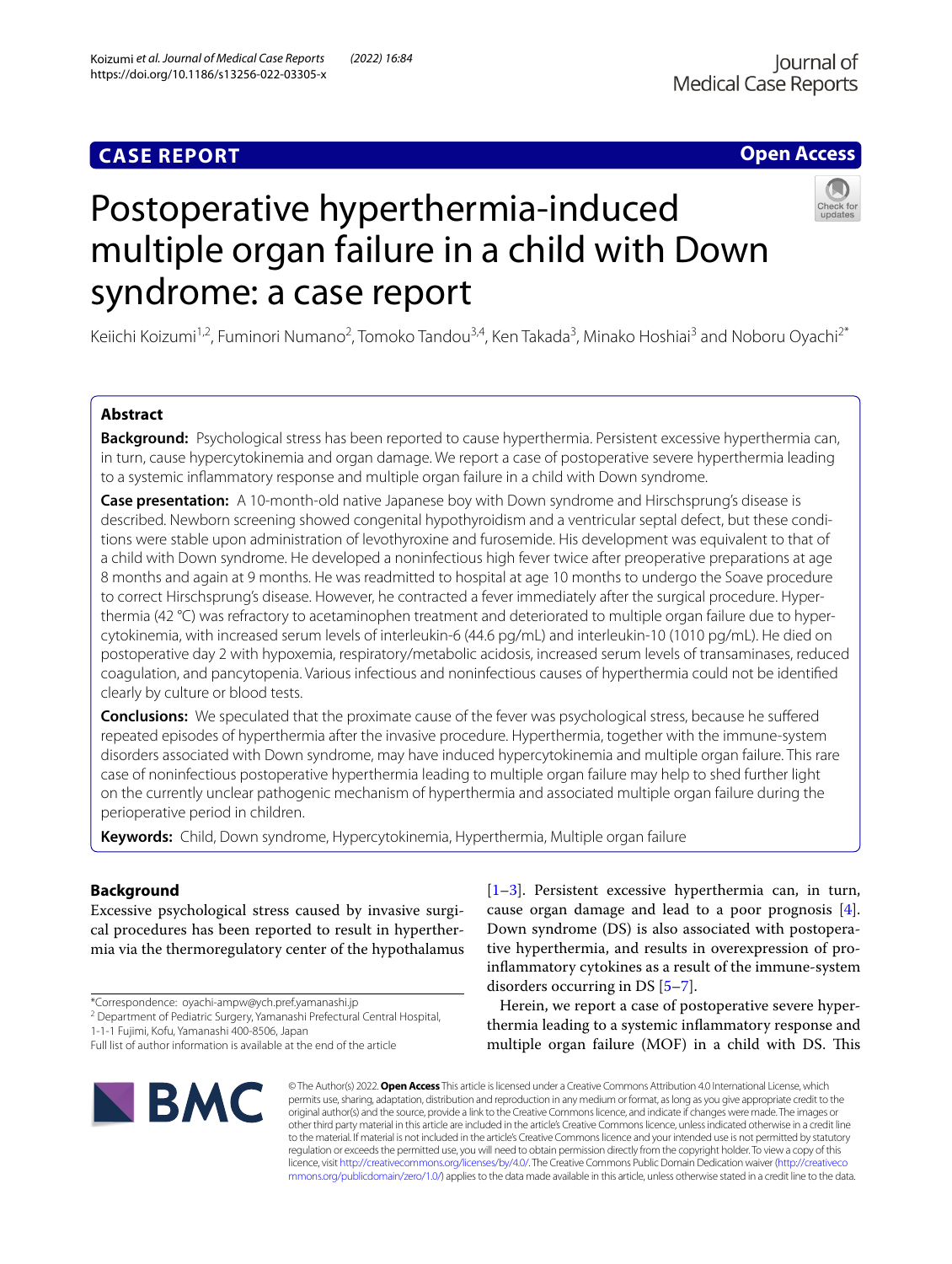is a rare and interesting case in which prediction of the changes in the clinical course was difficult.

# **Case presentation**

In July 2019, a native Japanese boy was born at 38 weeks gestation, with body weight of 2846 g and height of 48 cm. He was diagnosed with DS upon chromosomal examination. He had abdominal distension and delayed fecal excretion since birth, and he was referred to our hospital because Hirschsprung's disease (HD) was suspected. On the 16th day of age, he developed enteritis, and the HD-associated enteritis score was 6 [\[8](#page-5-5)]. He was treated with cefmetazole (100 mg/kg/day) and recovered without fever. At 3 months of age, radiography (contrast enema) showed a transition zone 10 cm from the anus. At 4 months of age, anorectal manometry demonstrated the absence of internal relaxation of the anal sphincter. The patient was diagnosed as having short-segment HD. Contrast enema and anorectal manometry did not reveal complications (for example, fever). Newborn screening for inherited diseases of amino acid metabolism, organic acid metabolism, and fatty acid beta-oxidation using tandem mass spectrometry-based microanalysis did not identify a specific disease. Thyroid screening at 2 weeks of age showed hypothyroidism. Hence, levothyroxine (5 μg/kg/day) was administered, and serum levels of thyroid-stimulating hormone and free thyroxine were maintained in the normal range. Echocardiography at birth revealed a ventricular septal defect, and the patient was started on furosemide (1 mg/kg/day). Furosemide was discontinued at 6 months of age because the defective hole shrank spontaneously to 1 mm and there were no fndings of pulmonary hypertension or heart failure.

The patient was admitted to hospital at age 8 months and again at 9 months with the aim of carrying out surgery to manage HD. Preoperative blood tests showed that infection parameters (white blood cell count and serum C-reactive protein levels) were in the normal range. Preoperative preparation involved intravenous fuid replacement with fasting and colonic lavage. For the latter, a gastric tube was placed to inject a colon-cleansing agent and a transanal drain was placed to guide the stool. His body movements were restrained to prevent the various medical devices from being removed by himself. However, on the morning of the scheduled surgical procedure, he suddenly developed a body temperature of 38.2–40.0 °C, but physical examination and an absence of symptoms suggested an infectious disease was not present. The procedure was postponed and he was discharged from hospital without medication. His fever resolved immediately the same day (Fig. [1](#page-1-0)). He was readmitted to hospital for surgery at 10 months of age with body weight of 6.9 kg (−2 standard deviations), height of 63 cm (−2 standard deviations), and Kaup index of 17.3. His development was equivalent to that of a child with DS. The patient was admitted to hospital 4 days before the surgical procedure to observe general status and adapt to the hospital environment. To reduce psychological stress, he was accompanied by his mother throughout the day. During colonic lavage on the day before the surgical procedure, a stool was excreted with a fnger instead of transanal drainage. Blood tests on the day before the surgical procedure did not reveal infammation or fever (Table [1\)](#page-2-0). He underwent the Soave procedure as scheduled. During anesthesia, there was no muscle rigidity, hyperthermia, tachycardia, myoglobinuria, or respiratory/metabolic acidosis suggestive of malignant

<span id="page-1-0"></span>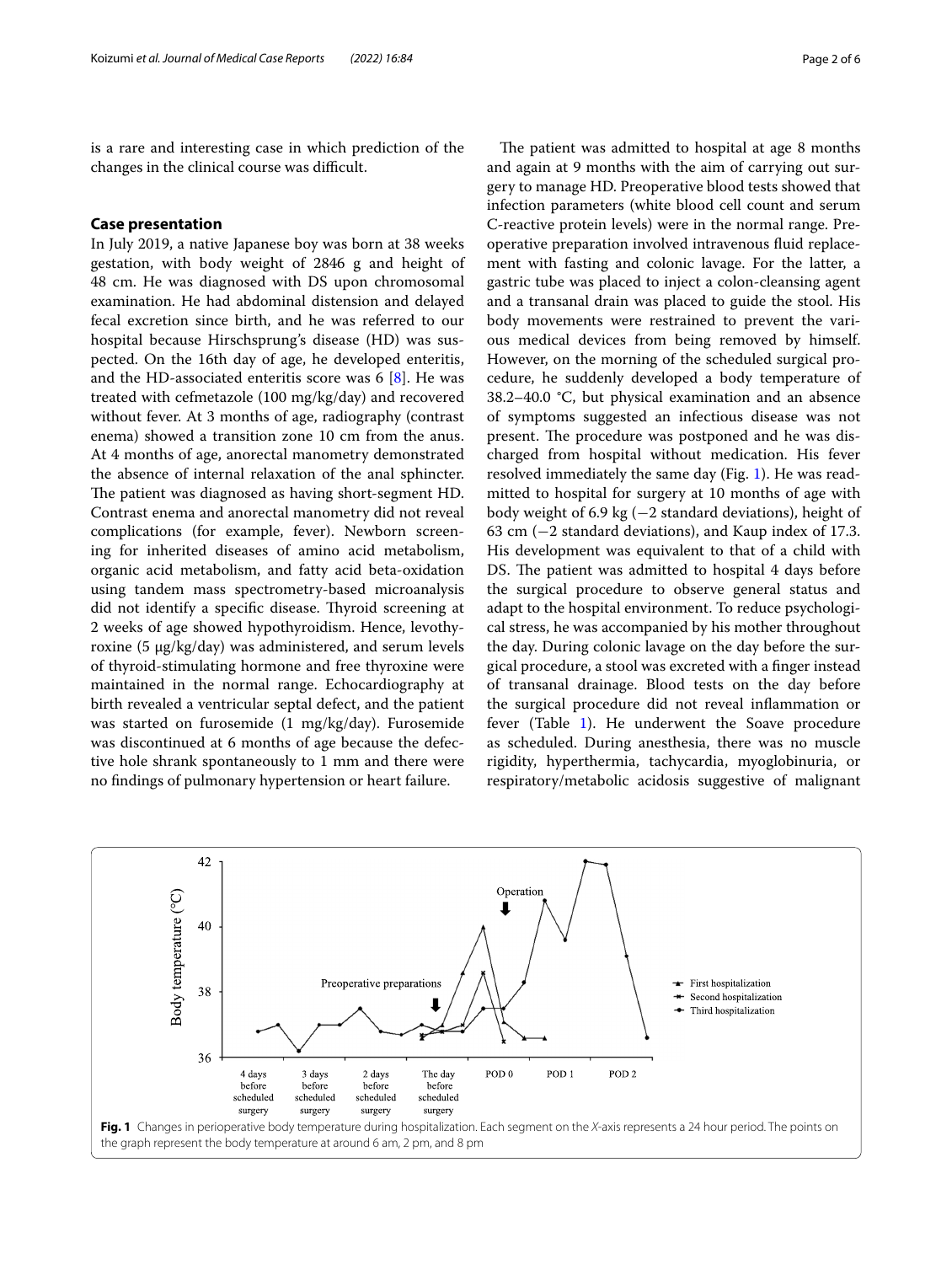# <span id="page-2-0"></span>**Table 1** Blood and cerebrospinal fluid examination at the time of the third hospitalization

| <b>Blood examination</b>        |                    |                           |                  |                  |                  |                 |
|---------------------------------|--------------------|---------------------------|------------------|------------------|------------------|-----------------|
|                                 |                    | The day before<br>surgery | POD <sub>0</sub> | POD <sub>1</sub> | POD <sub>2</sub> | Reference range |
| WBC                             | $(V\mu L)$         | 8700                      | 10700            | 8400             | 5300             | 6000-17500      |
| Hemoglobin                      | (q/dL)             | 14.1                      | 10.9             | 9.2              | $7.0$            | $10.5 - 14.1$   |
| Platelet                        | $(10^3/\mu L)$     | 450                       | 307              | 207              | 16               | 150-400         |
| TP                              | (g/dL)             |                           |                  |                  | 3.6              | $5.9 - 7.5$     |
| Albumin                         | (g/dL)             |                           |                  |                  | 2.9              | $3.4 - 4.7$     |
| T-bil                           | (mg/dL)            | 6.3                       | 4.1              | 4.5              | 0.7              | $0.2 - 0.7$     |
| AST                             | (U/L)              | 4.4                       | 2.8              | 3.0              | 2730             | $23 - 51$       |
| ALT                             | (U/L)              | 0.3                       | 0.4              | 0.3              | 2206             | $5 - 25$        |
| LDH                             | (U/L)              | 48                        | 51               | 73               | 3523             | 202-437         |
| CPK                             | (U/L)              | 24                        | 17               | 23               | 2959             | 54-389          |
| <b>BUN</b>                      | (mg/dL)            | 256                       | 234              | 394              | 17.0             | $6 - 20$        |
| Creatinine                      | (mg/dL)            | 143                       | 676              | 1013             | 0.91             | $0.14 - 0.34$   |
| Na                              | (mEq/L)            | 10.2                      | 5.6              | 6.4              | 147              | 139-146         |
| $\mathsf K$                     | (mEq/L)            | 0.33                      | 0.49             | 0.47             | 3.9              | $4.1 - 5.3$     |
| $\mathsf{C}\mathsf{I}$          | (mEq/L)            | 140                       | 143              | 141              | 114              | $98 - 106$      |
| CRP                             | (mg/dL)            | $4.8\,$                   | 3.6              | 3.3              | 2.49             | < 0.14          |
| Lactate                         | (mg/dL)            | 105                       | 109              | 109              | 62               | $3 - 17$        |
| <b>TSH</b>                      | (µIU/mL)           | 0.02                      | 0.42             | 6.75             | 1.25             | $0.42 - 4.3$    |
| Free triiodothyronine           | (ng/mL)            |                           | 11               | 27               | 3.3              | 2.28-4.56       |
| Free thyroxine                  | (ng/mL)            |                           |                  |                  | 1.9              | $0.99 - 1.91$   |
| Cortisol                        | $(\mu g/mL)$       |                           |                  |                  | 27               | $3 - 23$        |
| PT-INR                          |                    |                           |                  | 1.40             | 3.66             | $0.75 - 1.15$   |
| APTT                            | (sec)              | 0.85                      |                  | 49               | 251              | $30 - 45$       |
| Fibrinogen                      | (mg/dL)            | 34                        |                  | 308              | 105              | 200-400         |
| D-dimer                         | $(\mu g/mL)$       | 266                       |                  | 2.8              | 7.8              | $0.15 - 1.0$    |
| pH                              |                    |                           | 7.311            | 7.454            | 7.225            | $7.35 - 7.45$   |
| pCO <sub>2</sub>                | (mmHg)             |                           | 43.8             | 27.5             | 23.9             | $35 - 45$       |
| pO <sub>2</sub>                 | (mmHg)             |                           |                  |                  | 80.3             | $80 - 100$      |
| HCO <sub>3</sub>                | (mmol/L)           |                           | 21.4             | 19.0             | 9.5              | $22 - 26$       |
| ΒE                              | (mmol/L)           |                           | $-4.1$           | $-3.6$           | $-16.6$          | $0 \pm 2$       |
| $IL-6$                          | (pg/mL)            | 1.2                       |                  |                  | 44.8             | < 4.0           |
| $IL-10$                         | (pg/mL)            | $\rm < 2$                 |                  |                  | 1010             | $< 5.0\,$       |
| $TNF-\alpha$                    | (pg/mL)            | 0.7                       |                  |                  | 0.6              | < 1.66          |
| Cerebrospinal fluid examination |                    |                           |                  |                  |                  |                 |
|                                 |                    | The day before<br>surgery | POD <sub>0</sub> | POD <sub>1</sub> | POD <sub>2</sub> | Reference range |
| WBC                             | $(V\mu L)$ (pg/mL) |                           |                  |                  | $\mathbf{1}$     | $0 - 6$         |
| $IL-6$                          |                    |                           |                  |                  | 4.4              | < 19.9          |
| $IL-10$                         | (pg/mL)            |                           |                  |                  | < 2              | < 14.2          |
| $TNF-\alpha$                    | (pg/mL)            |                           |                  |                  | < 0.15           | < 11.1          |

*ALT* alanine aminotransferase, *APTT* activated partial thromboplastin time, *AST* aspartate aminotransferase, *BE* base excess, *BUN* blood urea nitrogen, *CPK* creatine phosphokinase, *CRP* C-reactive protein, *IL* interleukin, *LDH* lactate dehydrogenase, *POD* postoperative day, *PT-INR* prothrombin time-international normalized ratio, *T-bil* total bilirubin, *TNF* tumor necrosis factor, *TP* total protein, *TSH* thyroid-stimulating hormone, *WBC* white blood cell

hyperthermia, and other intraoperative complications were absent. Eight hours after the surgical procedure, his body temperature increased to 40.2 °C and antipyretic medications were inefective (Fig. [1](#page-1-0)). He showed no signs of respiratory distress or peripheral circulatory failure, and blood tests did not reveal abnormalities. Fluid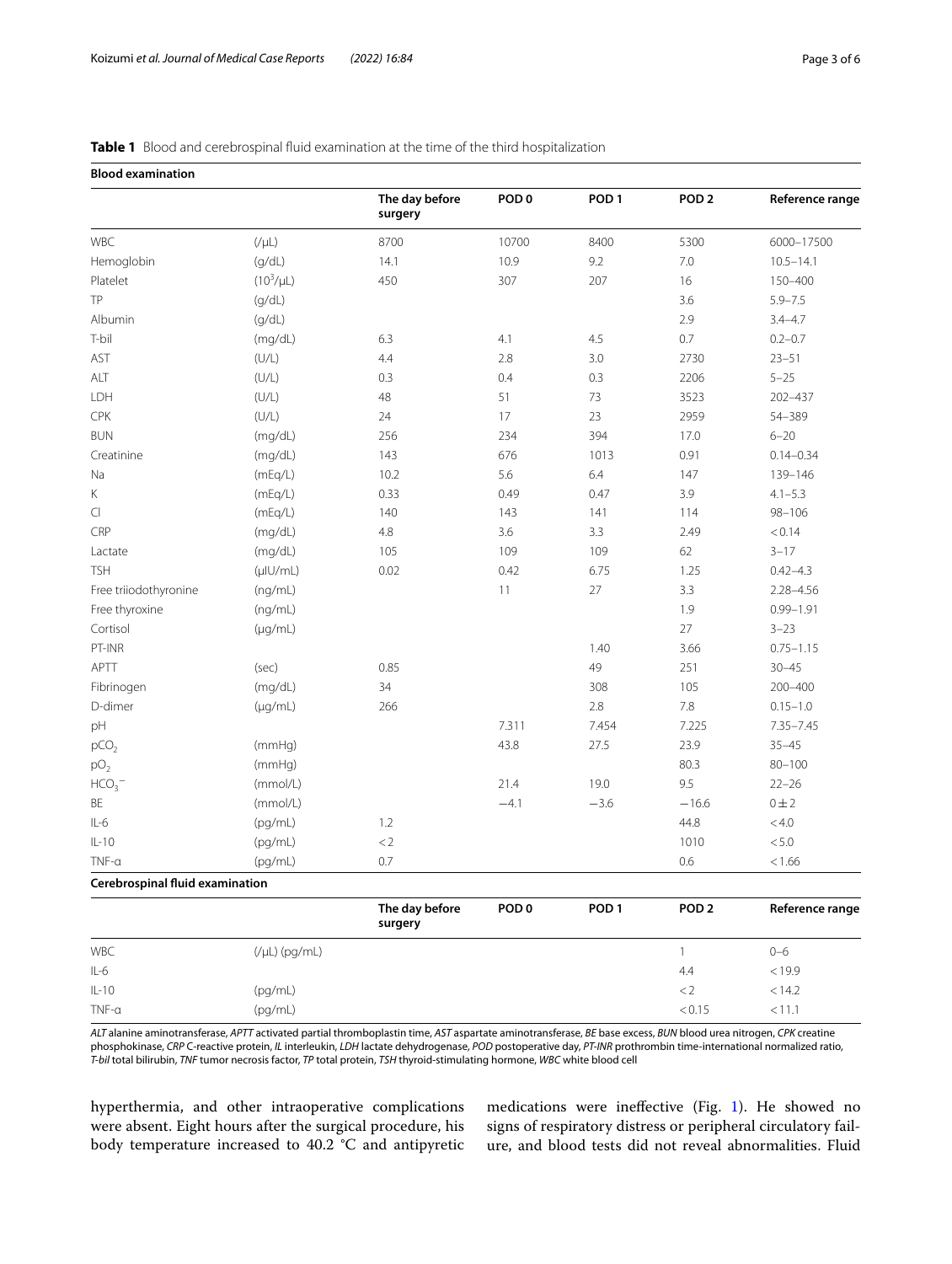replacement was continued, meropenem (120 mg/kg/ day)was initiated and the surgical wound dressing was changed. However, he developed status epilepticus on postoperative day (POD) 1, with respiratory failure and a body temperature of 42.0 °C. Mechanical ventilation was initiated. Computed tomography revealed bilateral ground-glass opacities in the lungs, with acute respiratory distress syndrome and localized cerebral edema with partial agenesis of the corpus callosum (Figs. [2,](#page-3-0) [3](#page-3-1)). Seizure clusters occurred on POD2 and he was administered midazolam (0.1 mg/kg, intravenous) twice with phenobarbital (20 mg/kg, intravenous) as an anticonvul-

sant. Despite administration of acetaminophen (15 mg/

body cooling system, and hyperosmotic therapy was initiated to treat cerebral edema and catecholamines were given to support cardiac function. However, his condition deteriorated rapidly, with uncontrolled bradycardia and hypotension. Multiple organ dysfunction occurred We assessed the results of examinations on POD2. Blood, cerebrospinal fuid, and urine cultures were negative. The FilmArray Respiratory Panel (a multiplex real-time polymerase chain reaction) did not detect respiratory pathogens. Analyses of cerebrospinal fuid showed a normal white blood cell count and normal levels of cytokines. Blood tests showed normal thyroid and adrenal functions (Table [1\)](#page-2-0). Electroencephalography revealed no specifc etiologies associated with encephalopathy. Furthermore, there were no clinical signs of infection (for example, otitis media, urinary tract) during the postoperative course and no postoperative complications (for example, necrotic soft-tissue infection or anastomotic leakage) on abdominal ultrasonography or radiography. Family history did not include epidemic infections or hereditary diseases. His mother was a nurse

kg, intravenous), his high fever persisted, together with progressive hypoxemia and respiratory/metabolic acidosis, as well as concurrent increased serum levels of

Considering the clinical course and newborn screening, we excluded respiratory infection, bacteremia, meningitis, encephalopathy, malignant hyperthermia, and hyperthyroidism, as well as inherited genetic and metabolic disorders. However, his death was associated with hypercytokinemia, with increased serum levels of interleukin (IL)-6 and IL-10 on POD2 compared with those before surgery.

and he lived in an affluent and hygienic environment.

# **Discussion**

Our patient experienced repeated episodes of hyperthermia during the perioperative period, including severe postoperative pyrexia leading to hypercytokinemia, which, in turn, progressed to MOF. Pediatric neurologists, pediatric surgeons, and pediatric intensivists were in charge of his care, but the specifc causes of his hyperthermia, hypercytokinemia, and MOF were not identifed clearly.

It has been reported that 80% of the causes of fever in the early postoperative period are noninfectious, such as necrotizing soft-tissue infection, pulmonary embolism, anastomotic leak, adrenal insufficiency, and malignant

<span id="page-3-1"></span>frontal and temporal lobes (white arrow head)

transaminases, reduced coagulation, and pancytopenia (Table [1\)](#page-2-0). He was transferred to the intensive care unit and administered high-dose methylprednisolone (30 mg/ kg/day) for suspected acute encephalopathy. His core body temperature was lowered to 36–37 °C by a wholeand the patient died on POD2.

<span id="page-3-0"></span>



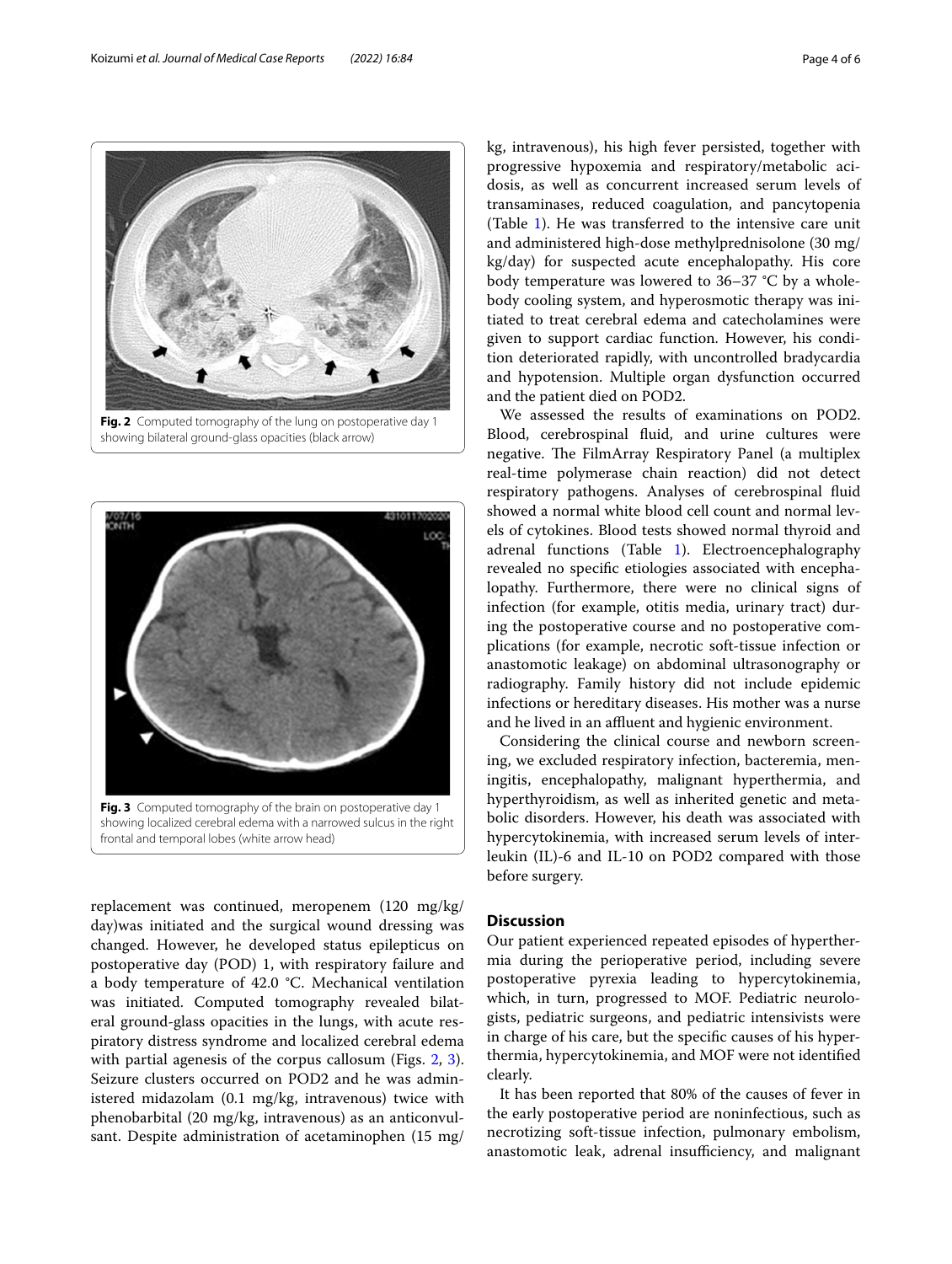hyperthermia [\[9](#page-5-6)]. In this case, infection, postoperative complications, and metabolic/endocrine disorders could be excluded as causes of fever. Stress-induced hyperthermia was considered the most probable cause based on the clinical course and literature review.

Psychological stress increases the body temperature via the thermoregulatory center of the hypothalamus, as well as by activation of the central and sympathetic nervous systems. This pathophysiology is independent of the cascade of proinflammatory cytokines and prostaglandin  $E_2$ , so suppression by nonsteroidal antiinfammatory drugs is not possible  $[1-3]$  $[1-3]$ . Several case reports of stress-induced hyperthermia in the perioperative period have been published, but progression to MOF has not been reported [[10,](#page-5-7) [11](#page-5-8)]. The degree of perioperative stimulation required to activate a systemic immune response varies among individuals because of diferences in genetic predisposition/susceptibilities [\[12](#page-5-9)]. Patients with DS and cognitive dysfunction have been reported to be more sensitive and much less resilient to psychological stress [\[13](#page-5-10)]. Psychogenic fever has been reported to account for 18% of cases of fever of unknown origin in children. It has been suggested that changes in the autonomic nervous system and hormone secretion or psychological instability in children may contribute to the cause of stress [[14\]](#page-5-11). In this case, these stresses may have induced severe hyperthermia three times during the perioperative period that was unresponsive to antipyretic treatment.

Although the pathogenesis of stress-induced hyperthermia does not involve a "cytokine storm," the hyperthermia itself can afect expression of cytokines such as IL-1, tumor necrosis factor (TNF)-α, IL-6, and IL-10 [[1,](#page-5-0) [3,](#page-5-1) [15](#page-5-12)]. A prolonged period with a body temperature > 40 °C is associated with a worse outcome, and such hyperthermia can lead to irreversible MOF and death. Even if cooling procedures and intensive care management are started promptly, these cannot halt the course of worsening MOF  $[4, 15]$  $[4, 15]$  $[4, 15]$  $[4, 15]$ . Furthermore, DS pathogenesis involves abnormally high numbers of activated cluster of differentiation  $(CD)14+CD16$ <sup>+</sup> monocytes, which overexpress proinfammatory cytokines [[5](#page-5-3)[–7](#page-5-4)]. We speculated that the hypercytokinemia, systemic infammatory response syndrome, and MOF observed in our patient were caused by hyperthermia and the immune system abnormalities associated with DS. The increased serum levels of IL-6 and IL-10 immediately postoperatively were as high as documented in previous reports of infuenzaassociated encephalopathy in hypercytokinemia [\[16](#page-5-13), [17](#page-5-14)]. Cytokine release from infammatory cells may have led to the development of acute respiratory distress syndrome postoperatively.

IL-10 is an antiinfammatory cytokine that inhibits the release and production of TNF- $\alpha$  and IL-6 by monocytes. IL-10 overproduction has been positively correlated with mortality, and a high IL-10:TNF-α ratio is associated with a fatal outcome in cases with an early-stage systemic infammatory reaction [[17](#page-5-14), [18\]](#page-5-15). In our patient, low serum levels of TNF-α and high serum levels of IL-10 were related to the fatal outcome.

Anxiolytic drugs (for example, benzodiazepines and agonists of serotonin 1A receptors) attenuate stressinduced hyperthermia by inhibiting the central and sympathetic nervous systems  $[1, 3]$  $[1, 3]$  $[1, 3]$  $[1, 3]$ . Our patient was administered benzodiazepines as an anticonvulsant on POD2. However, we suspected that MOF had already progressed at that time, so benzodiazepines failed to exert an antipyretic efect. We suggest that plasmapheresis, which can inhibit activation of  $CD14^+CD16^+$ monocytes and hypercytokinemia, may be useful in patients at this stage of MOF [[19](#page-5-16), [20](#page-5-17)].

Metabolic disorders cannot be excluded by screening using tandem mass spectrometry only at birth and may progress. Even if bacteria or viruses are not detected, an infection may have developed. We could not clarify why the stress experienced in preoperative HD-related enteritis (and tested using contrast enema and anorectal manometry) did not induce fever.

# **Conclusions**

We have described a very rare and interesting case of noninfectious postoperative hyperthermia leading to MOF. This case report provides valuable information regarding the pathogenic mechanism of hyperthermia and associated MOF (especially during the perioperative period) in children. Additionally, psychological stress can cause unpredictable phenomena in children with DS, so great care should be taken when undertaking invasive examinations and surgical procedures in this population.

#### **Abbreviations**

DS: Down syndrome; HD: Hirschsprung's disease; IL: Interleukin; MOF: Multiple organ failure; POD: Postoperative day; TNF: Tumor necrosis factor.

#### **Acknowledgements**

Not applicable.

#### **Authors' contributions**

NO, KK, and FN carried out the surgical procedure and all authors undertook postoperative management. KK drafted the manuscript. NO revised the manuscript. All authors read and approved the fnal manuscript.

## **Funding**

There is no funding to declare.

# **Availability of data and materials**

Not applicable.